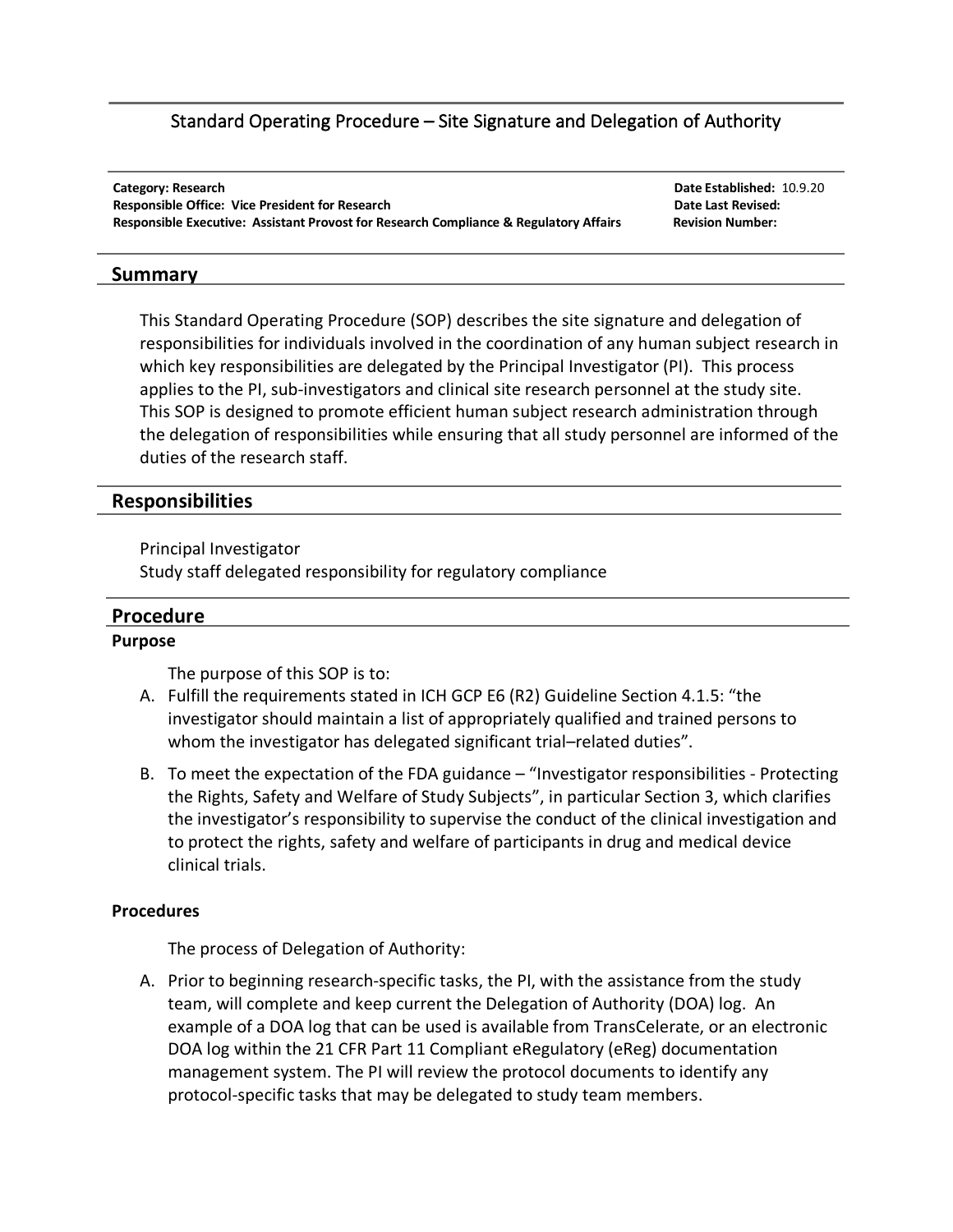- B. Per International Conference on Harmonization Good Clinical Practice (ICH GCP) a DOA log must be used for all prospective interventional trials (e.g. device, biologic, behavioral, drug). At MUSC a DOA log will also be maintained and on file for all other human subject research in which key responsibilities are delegated by the PI. There must be a separate DOA log for each applicable protocol. Only one original DOA log will be maintained and filed with the corresponding study's regulatory files. Studies may have a combination of a hard copy and electronic DOA log when transitioning to using the eReg system, or when one of these documentation formats alone is not optimal for the study.
- C. For sponsored trials, the sponsor may provide a DOA log, but the study team is not required to use that version. It is acceptable for study teams to use the TransCelerate DOA log, Sponsor DOA log, eReg DOA log or an internally-developed DOA log. In the event that the Sponsor does not provide a DOA log the study team will be responsible for ensuring one is created and maintained throughout the duration of the study.
- D. The name of each study team member that will have significant trial-related duties as determined by the PI will be listed on the DOA log and the log will be maintained as part of the regulatory files for all applicable trials. Duties that are considered significant may vary by study, but are generally duties that could impact subject safety, protocol compliance, and data quality/integrity. Examples of significant duties include, but are not limited to: obtaining informed consent, performing study-specific procedures (not related to standard of care or normal job duties), collecting data, regulatory compliance, assessment of the primary endpoints, attribution of adverse events, and dispensation of investigational product.
	- a. When multiple persons on a clinical unit (e.g. Investigational Pharmacy, Nexus Clinic, MUHA/MUSCP clinical units, laboratory) are considered by the PI as key personnel in conducting study procedures, the unit manager should be added to the DOA log. Only the unit manager's signature or designee will serve as the official signature for the clinical unit and representing all staff within that unit who may perform the study activities. The person who signs the DOA on behalf of a clinical unit will also complete and document any study specific training, as required. They will also be responsible for ensuring that all necessary competencies/trainings for other clinical staff serving as key personnel are maintained and documented. Training documentation supporting the DOA log must be made available upon request.
	- b. Personnel listed on the DOA log may need to be submitted to/approved by the IRB of record for the trial. The investigator should review the requirements of the reviewing IRB to determine which personnel require IRB submission/approval.
- E. Personnel that perform administrative tasks or perform routine procedures, e.g., commercial services or standard of care assessments, are not considered key personnel and will not be listed on the DOA log. As such, inpatient or clinic/infusion nurses, radiologists, pathologists, technicians (pharmacy, phlebotomists, ECG technicians),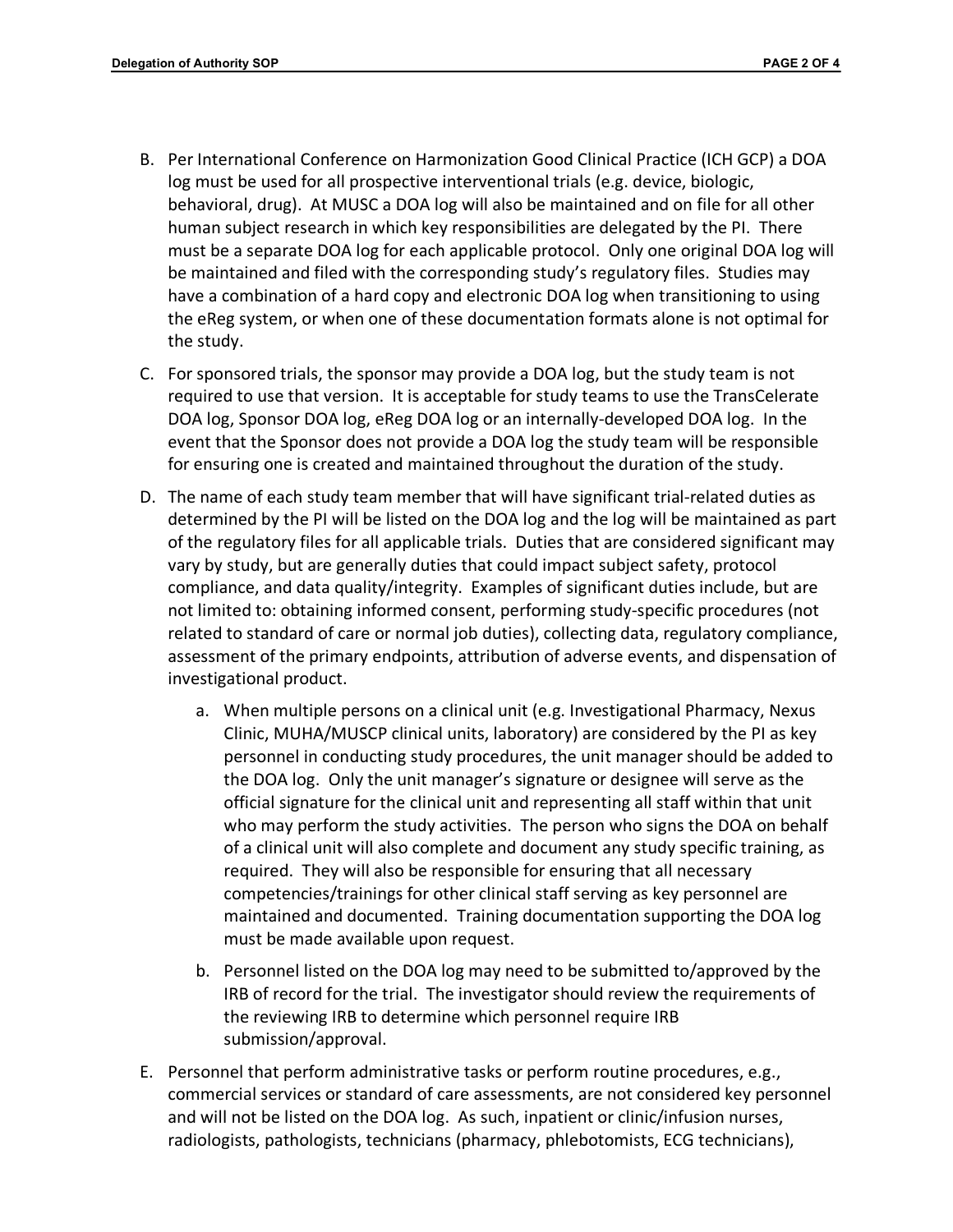residents, fellows, interns and office staff are not included on the DOA log unless determined by the PI that they make a direct and significant contribution to the research.

- a. The evaluation of whether personnel are performing functions within the scope of their professional licensure depends not only on the scope of their licensure, but also on local regulations.
- b. Additional qualifications or restrictions detailed in the protocol documents take precedence over policy and state law.
- F. All staff delegated to significant study-related duties must complete appropriate education and training as directed by the study sponsor and/or institution to ensure they are qualified to perform the delegated task. Documentation of such training should be maintained and made available upon request within a timely manner.
- G. At a minimum, Curriculum Vitae (CV) and licenses (if applicable) should be on file for all investigators listed on the DOA log, demonstrating their qualifications.
- H. Each study staff member will acknowledge the duties delegated to him/her by the PI by signing/dating and initialing the DOA log. When using eReg, the study staff member acknowledgment will be documented as an electronic signature/date within the DOA log.
- I. Specific tasks or responsibilities must be documented for each person listed on the DOA log and will include start and end dates for the individual's involvement with the protocol.
- J. For all active studies, the PI with the study team will ensure that the DOA log is maintained, reviewed, and signed off on by the PI in a timely manner.
- K. The DOA log is an official regulatory document and is often requested during audits and inspections.
- L. For studies that are under an investigational new drug application, study team members who will make a "direct and significant contribution" to study data as determined by the PI should also be individually listed in Section 6 of the 1572.
	- a. Study team members listed in the role of "Sub-Investigator" or "Co-Investigator" on the DOA should be listed in Section 6 of the 1572 as individuals in this role will always make a "direct and significant contribution" to the study data.
	- b. Unless specified by the PI, MUSC does not typically list RNs, pharmacists, study coordinators or support staff in Section 6 of the 1572 unless they are responsible for:
		- i. Clinical and safety decisions of study participants
		- ii. Authorized to prescribe study medications
		- iii. Evaluating and interpreting clinician rated assessments